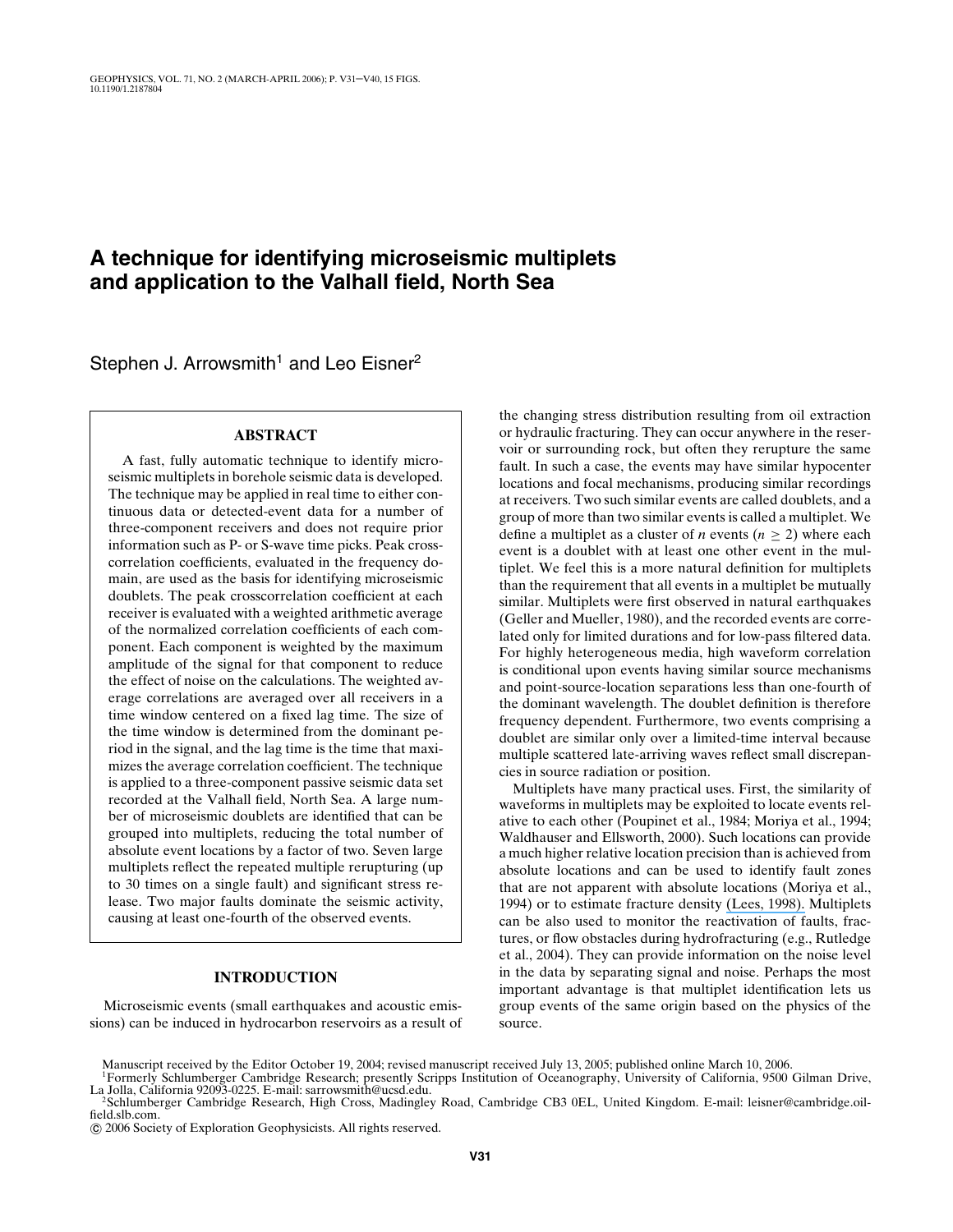Figure 1 is a proposed scheme for the real-time location of microseismic events. Crosscorrelating every event with every other event in a data set would scale with the square of the number of events and would quickly cause the algorithm to become very expensive (J. Rickett, 2005, personal communication). The scheme in Figure 1 avoids this problem. When a microseismic event is detected, the waveform is compared with a library of master events to determine if the event is a doublet of a master trace. If the event is not the doublet of a master trace, it is located using a conventional location algorithm and added to the library of master events. If the event is the doublet of a master trace, it is located relative to a master event for that group. Next, if the event has a higher S/N ratio than the master event, it replaces the old master.

For tectonic earthquakes, multiplets are especially common in the creeping zones of faults (e.g., Nadeau et al., 1995; Waldhauser and Ellsworth, 2000; Stich et al., 2001). Multiplets also are observed commonly during hydraulic fracture monitoring in hot, dry rocks (e.g., Lees, 1998; Li et al., 1998; Frechet ´ et al., 1989; Moriya et al., 2003) or oil and gas reservoirs (e.g., [Moriya et al., 1994; Rutledge and Philips, 2003\).](https://www.researchgate.net/publication/228872212_Hydraulic_stimulation_of_natural_fractures_as_revealed_by_induced_microearthquakes_Carthage_Cotton_Valley_Gas_Field_East_Texas?el=1_x_8&enrichId=rgreq-598d5a20-6643-455d-b644-1e96fb0f399f&enrichSource=Y292ZXJQYWdlOzI0OTg2NTk4ODtBUzoxMDIyNzEwNjA4MDc2OTJAMTQwMTM5NDcyOTg5Mg==) Multiplet analyses from large industrial data sets require the identification of multiplets in a data set. The practical real-time application of multiplet identification in large data sets, such as those recorded in hydraulic fracturing, requires a fully automatic, fast technique. Previous techniques for the automatic detection of multiplets (Maurer and Deichmann, 1995; Cattaneo et al., 1999; Stich et al., 2001; Schaff and Richards, 2004) focus on earthquake seismology and use receivers distributed on the free surface of the earth. These studies use data recorded at networks of seismic receivers. Only the vertical components of the recorded wavefields are used on account of generally worse S/N ratios on horizontal components. In every



Figure 1. A decision tree for the real-time application of the multiplet-identification algorithm in analyses of microseismic events.

case, they use preprocessed data with prepicked P- and S-wave phases.

We present a novel identification technique for identifying multiplets which is suitable for borehole data sets such as those recorded during hydraulic fracturing or passive seismic monitoring, and it uses all three components. Using all three components helps to compensate for the lack of receiver distribution (compared to surface seismic data sets) and is a natural generalization to borehole data where there is no preferred component. The technique does not require previously picked P- or S-wave arrivals. We then apply the technique to a passive seismic data set recorded in the Valhall field, North Sea.

### **TECHNIQUE FOR IDENTIFYING DOUBLETS**

We define a doublet as two events that have highly correlated waveforms. Thus, the time and polarization of the P- and S-waves are very similar, and we use the crosscorrelation coefficient to help identify doublets. The normalized crosscorrelation coefficient is evaluated in the frequency domain by analogy with the convolution theorem [\(Ifeachor and Jervis, 1993\).](https://www.researchgate.net/publication/51997205_Digital_Signal_Processing_A_Practical_Approach?el=1_x_8&enrichId=rgreq-598d5a20-6643-455d-b644-1e96fb0f399f&enrichSource=Y292ZXJQYWdlOzI0OTg2NTk4ODtBUzoxMDIyNzEwNjA4MDc2OTJAMTQwMTM5NDcyOTg5Mg==) For two traces,  $x_1(t)$  and  $x_2(t)$ , the normalized crosscorrelation function may be evaluated as

$$
C_x(\tau_i) = \frac{F_D^{-1}(X_1^*(f)X_2(f))}{\sqrt{\sum x_1^2(t)\sum x_2^2(t)}},\tag{1}
$$

where  $F_D^{-1}$  denotes the inverse discrete Fourier transform,  $X_1^*(f)$  is the complex conjugate of the Fourier transform of  $x_1(t)$ , and  $X_2(f)$  is the Fourier transform of  $x_2(t)$ .

The information provided by three-component receivers is exploited in such a way that the effect of noise on the calculations is down weighted. This is particularly important when we apply this algorithm in real-time processing to randomly oriented borehole receivers. A simple crosscorrelation of components with low S/N ratios may distort the averaged coefficient. Assuming the maximum amplitude of each component reflects the S/N ratio, we average the normalized crosscorrelation functions from all components with a weight of the maximum amplitude on each component. Subsequently, for receiver *i*, the signal weighted average of the crosscorrelation functions from the different components is given by

$$
C_{Ri}(\tau_i) = \frac{A_x C_x(\tau_i) + A_y C_y(\tau_i) + A_z C_z(\tau_i)}{A_x + A_y + A_z},
$$
 (2)

where  $C_x$ ,  $C_y$ ,  $C_z$  are the normalized crosscorrelation functions for each component;  $A_x$ ,  $A_y$ ,  $A_z$  are the maximum amplitudes for each component; and  $\tau_i$  is the lag time of the crosscorrelation for the *i*th receiver. Here, all times are defined as when the events are actually recorded. Amplitude weighting significantly reduces the effect of noise in our computations by down-weighting components where the S/N ratio is poor.

When multiple receivers exist, the peak crosscorrelation coefficient for two events in a doublet occurs at the same time lag at each receiver within a time window of length  $\Delta t$ . The time window  $\Delta t$  is less than one-fourth of the dominant period in the signal, because we define a doublet as two similar events with a maximum event separation of one-fourth of the dominant wavelength. We find the peak crosscorrelation coefficient *C* for all receivers by averaging the peak crosscorrelation functions for each separate receiver for  $\tau$ <sub>i</sub> within one-fourth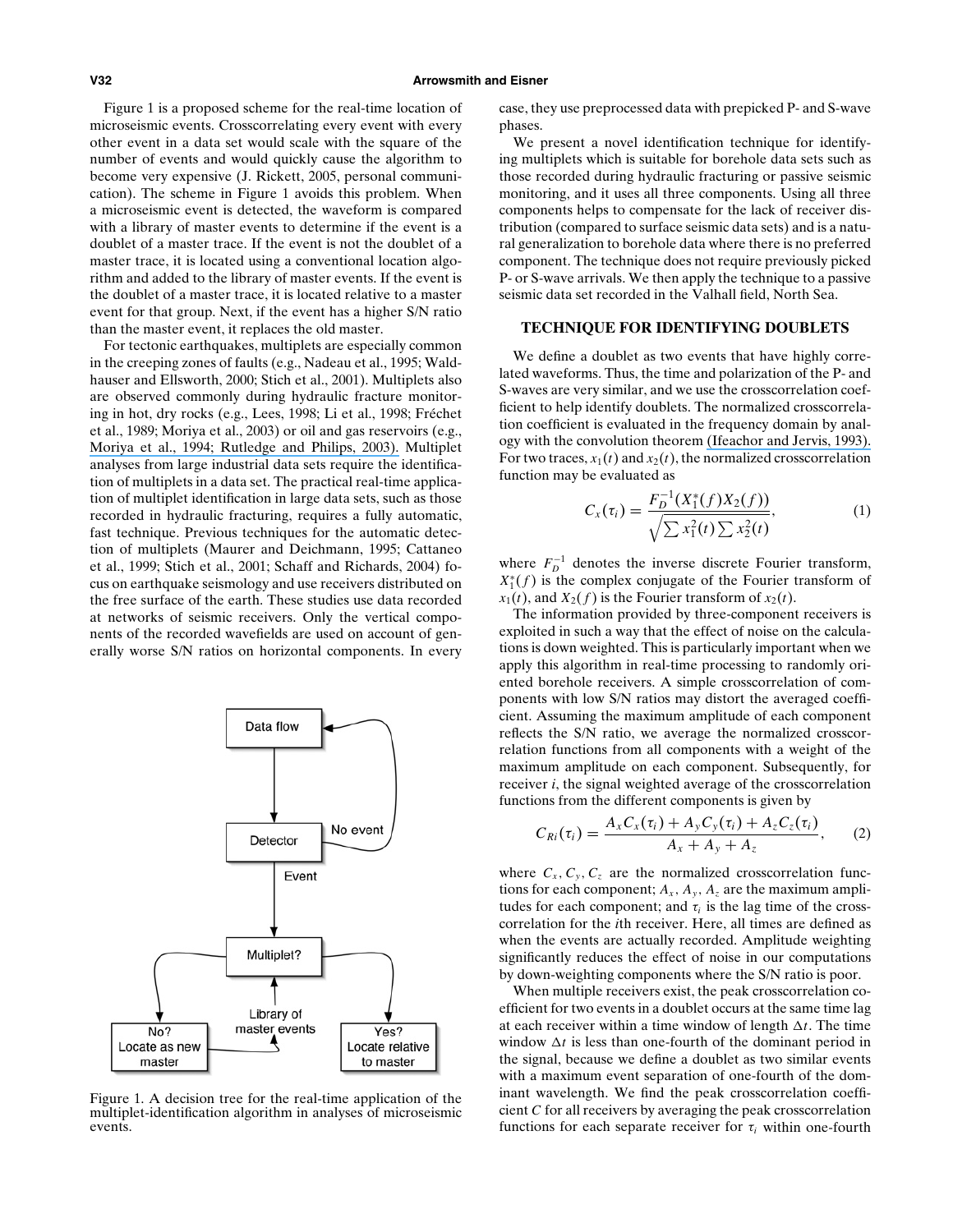period. Therefore, we seek to find the coefficient given by

$$
C = \max_{\tau_i} \left\{ \frac{\sum\limits_{i=1}^m C_{Ri}(\tau_i)}{m} \right\},\tag{3}
$$

where  $C_{Ri}$  is the peak crosscorrelation function for the *i*th receiver;  $\tau_i = \tau \pm \Delta t_i$  for all *i*, the lag times of the crosscorrelation (where  $i = 1, \ldots, m$ ); and *m* is the number of receivers.

This technique identifies doublets at different correlation threshold levels dependent on the application; e.g., automated processing may use a higher threshold to ensure waveforms are consistent, while a lower threshold may be used for manual preprocessing and a detailed study of the connectivity and relative relations between different multiplet groups. The technique should use a time window that encompasses the Pand S-wave arrivals to correlate both direct waves from the sources. Time-windowing of the data eliminates multiple scattered incoherent waves and parts of the records with noise (such as signal before the P-wave arrival). In addition, lowpass filtering can eliminate high-frequency noise that would decrease the crosscorrelation coefficients between doublets. The peak crosscorrelation coefficients are dominated by large amplitudes (effectively squared traces); therefore, the correlation will be small if there is a small phase shift between two large arrivals in the recordings. This can be true for recordings of a doublet with a different P- to S-wave traveltime delay and comparable amplitudes of P- and S-waves.

To identify doublets with larger shifts and comparable amplitudes of P- and S-waves, we need to use a lower threshold or modify the technique and evaluate the crosscorrelations on prepicked P- and S-waveforms independently. This implementation could improve the algorithm and would increase the number of identified multiplets. However, it would better suit a more complex study of multiplets (not real-time analysis).

The definition of doublet is largely subjective because the requirement of similarity may depend upon the specific application. Furthermore, doublet identification is dependent upon the data bandwidth and upon the complexity of the medium between the sources and receivers. However, to identify doublets automatically, we require some threshold measure of similarity. One way to determine such a threshold is to conduct a synthetic test using a realistic bandwidth and noise distribution.

# **DETERMINING A DOUBLET DETECTION THRESHOLD: APPLICATION TO A SYNTHETIC DATA SET**

We have applied the technique described above to a synthetic data set with a range of known event locations and source mechanisms. The 3D synthetic model used in this test contains a layered structure typical of sedimentary basins with an additional 3D body. Three receivers are located at 50-m intervals along a vertical line to simulate a borehole acquisition. Twenty source locations are used. For each location we simulate seven different source mechanisms. Waveforms are computed using a finite-difference algorithm with five spatial gridpoints-per-minimum wavelength at 100 Hz and a delta source-time function (Figure 2). The data are filtered using a band-pass Butterworth filter between 5 and 100 Hz. We evaluate the peak crosscorrelation coefficient of equation 3 for every event pair in the data set using the technique outlined above. Only events with the same source mechanisms are crosscorrelated. The length of the time windows used is 300 ms.

Figure 3 shows the resultant plot of peak crosscorrelation coefficient  $C(\tau)$  against the spatial separation between every event pair. In this data set the dominant frequency in the seismograms is approximately 100 Hz, as shown in Figure 4; therefore, the one-fourth wavelength maximum separation of doublets is 10 m for an average S-wave velocity of 4000 m/s at the source region. Figure 3 shows that for most all events separated by less than 10 m, the peak crosscorrelation coefficients of equation 3 are greater than 0.9. At greater event



Figure 2. Particle acceleration synthetic seismograms for two events identified as doublets with no added noise.



Figure 3. The peak crosscorrelation coefficients of equation 3 obtained for each pair of events, plotted against the event separation. A threshold of 0.9 separates event pairs closer than 10 m apart (doublets) from event pairs separated by greater distances. Only the positive coefficients are shown. There are no negative coefficients at event separations less than 10 m in any of the cases.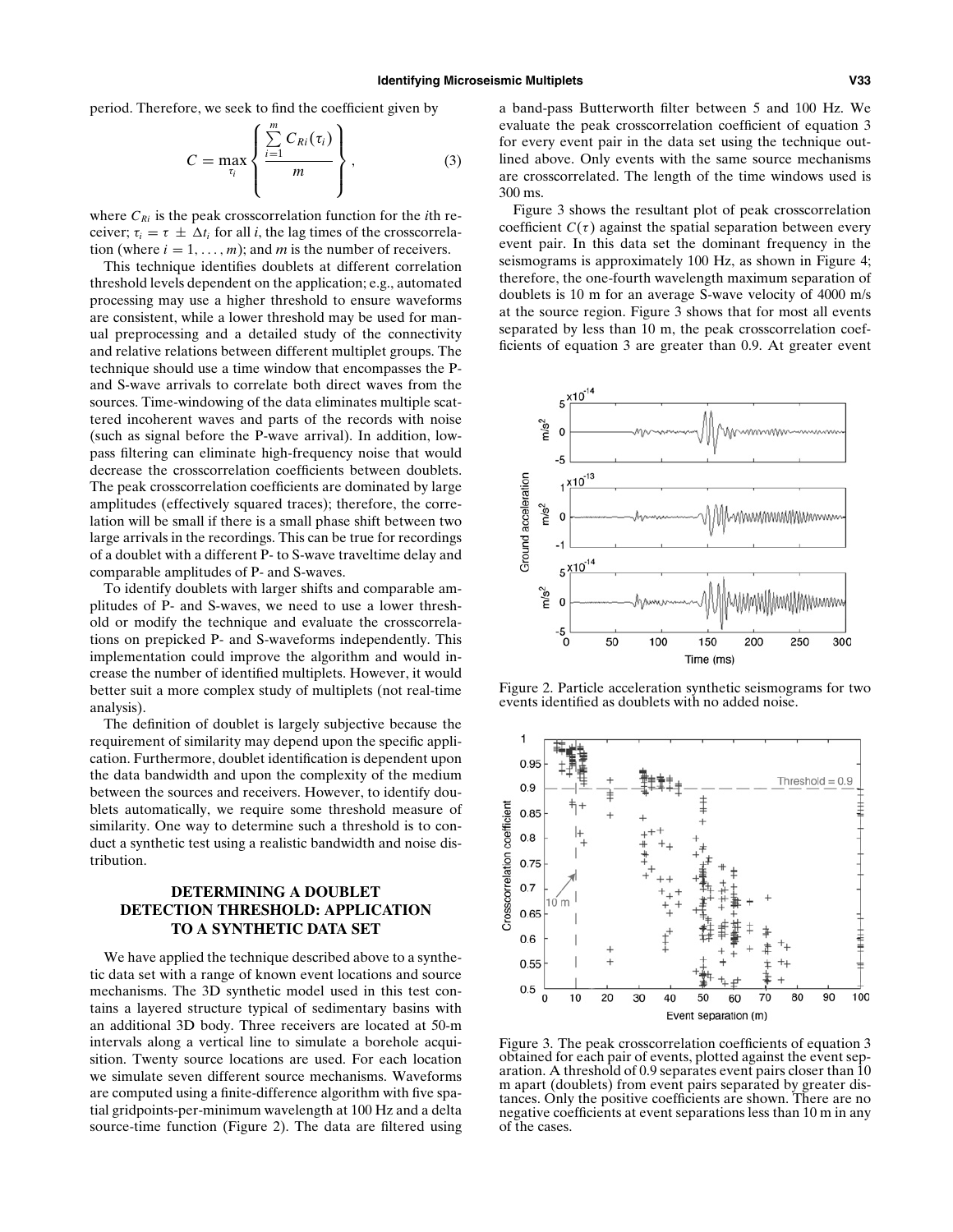separations, where the event pairs are not doublets, and the peak crosscorrelation coefficients are generally lower than



Figure 4. Spectrogram illustrating the frequency content of a typical synthetic seismogram used in this experiment.



Figure 5. The peak crosscorrelation threshold for identifying doublets versus noise level in the data.



Figure 6. Schematic showing the concept of the clustering algorithm used to identify families of doublets (multiplets). The lettered boxes represent seismic events, and the lines connecting events represent identified doublets.

0.9. Therefore, a peak crosscorrelation threshold of 0.9 would identify 97% of the doublets in this synthetic data set.

The threshold of 0.9 also identifies a few event pairs with separations between 10 and 50 m as multiplets. Since these events lie at greater separations than one-fourth of the dominant wavelength, they are not technically doublets. However, the relative location algorithm may still be able to locate them because the waveforms are similar and relative P-to-S-wave times can be determined. The waveforms in this synthetic data set are probably simpler than real data because the synthetic model does not represent the complexity of the real earth.

To apply this algorithm to real data, we must study the effect of noise on the peak crosscorrelation coefficients. Random noise has been added to the data with a standard deviation scaled by the maximum amplitude of the seismograms. Different S/N ratios have been studied to examine the effect of varying noise on the threshold for identifying doublets. With increasing noise level, the magnitude of the peak crosscorrelation coefficients decreases, and subsequently we need to lower the threshold for identification of doublets. This is shown in Figure 5, which is a result of multiple numerical tests with increasing synthetic noise level. Beyond a 20% noise level, this technique becomes unsuitable for identifying doublets.

# **CLUSTERING DOUBLETS INTO MULTIPLETS**

Similar groups of doublets are clustered into larger families called multiplets using graph theory. Previous publications (e.g., [Maurer and Deichmann, 1995\)](https://www.researchgate.net/publication/229618573_Microearthquake_cluster_detection_on_waveform_similarities_with_an_application_to_the_western_Swiss_Alps?el=1_x_8&enrichId=rgreq-598d5a20-6643-455d-b644-1e96fb0f399f&enrichSource=Y292ZXJQYWdlOzI0OTg2NTk4ODtBUzoxMDIyNzEwNjA4MDc2OTJAMTQwMTM5NDcyOTg5Mg==) use an  $N \times N$  matrix (where  $N$  is the number of events) to visualize the doublets among the events in the data set. The multiplets are then selected manually. We present a new method for clustering the doublets into multiplets. Multiplet identification is the same as a search through a graph, with the events represented by the nodes of a graph and the identified doublets represented by the edges connecting the nodes. The connected part of this graph is the multiplet. Our definition of multiplets does not require mutual similarity among all events within a multiplet but allows for chainlike similarity. This is particularly suitable for hydraulic fracture monitoring where similar faults are activated as the fracturing progresses [\(Rutledge et al., 2004\).](https://www.researchgate.net/publication/228855977_Faulting_Induced_by_Forced_Fluid_Injection_and_Fluid_Flow_Forced_by_Faulting_An_Interpretation_of_Hydraulic-Fracture_Microseismicity_Carthage_Cotton_Valley_Gas_Field_Texas?el=1_x_8&enrichId=rgreq-598d5a20-6643-455d-b644-1e96fb0f399f&enrichSource=Y292ZXJQYWdlOzI0OTg2NTk4ODtBUzoxMDIyNzEwNjA4MDc2OTJAMTQwMTM5NDcyOTg5Mg==) For example, in Figure 6 node (event) *A* is directly connected with (the doublet of) nodes *D*, *E*, and *F* but not nodes *J*, *K*, or *L*. However, all of the nodes are part of the same multiplet. The connected part of a graph can be sought using the breadth-first search algorithm (Weiss, 1994), where the cost function is zero if the vertices are connected and a finite number if vertices are disconnected.

#### **APPLICATION TO VALHALL FIELD, NORTH SEA**

The Valhall field, located in the Norwegian part of the North Sea, has been in production since 1982. The field is an overpressured, undersaturated Upper Cretaceous chalk reservoir that forms a double-plunging north-northwest–southsoutheast anticline. The reservoir suffers from significant compaction and subsidence of the overburden from extraction of oil. For a summary of the Valhall field, including maps and details of the geology and field operations, see, e.g., Barkved et al. (2003).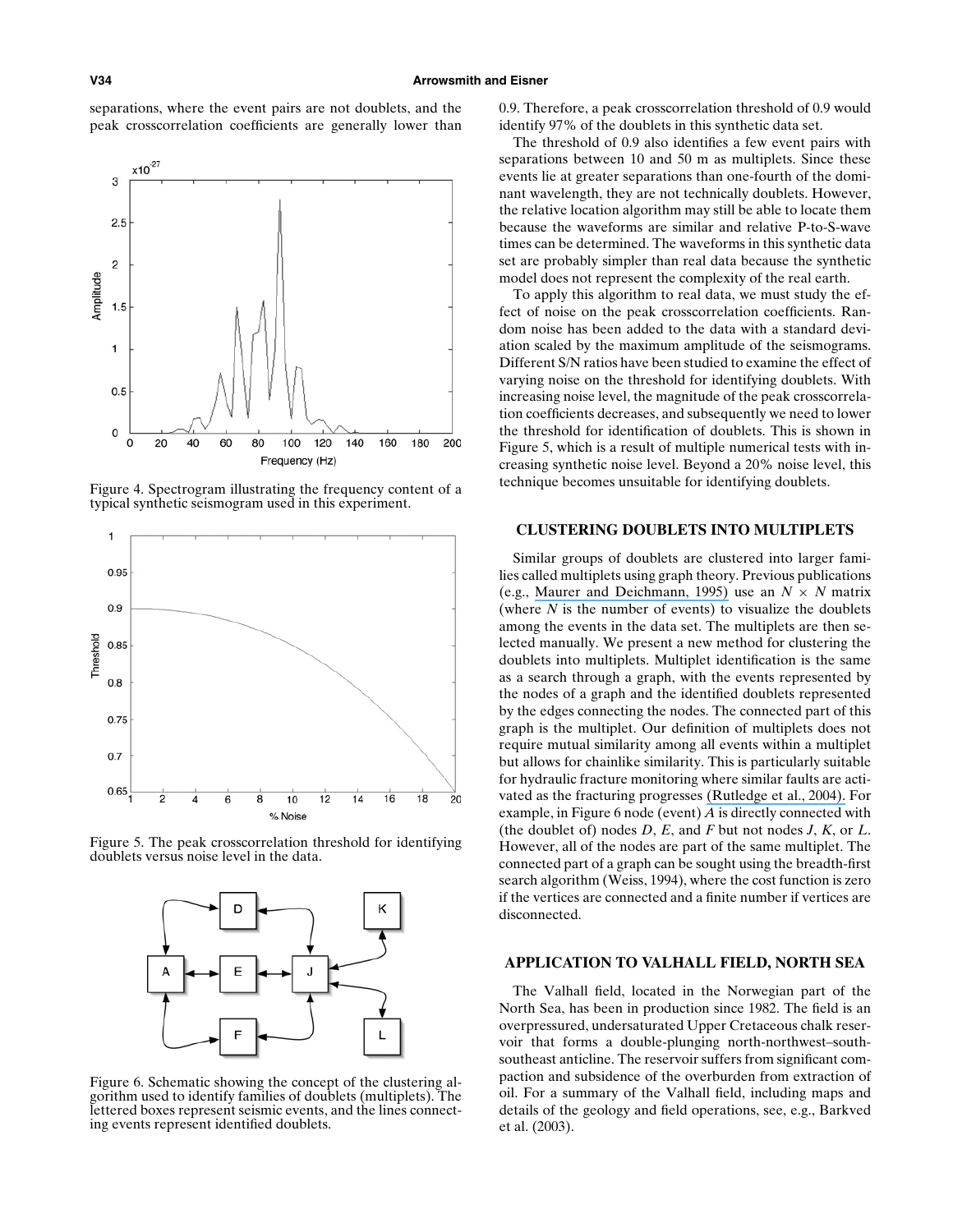### **Data set**

To understand stress regimes in the field, a microseismic experiment was undertaken in 1998. [Kristiansen et al. \(2000\)](https://www.researchgate.net/publication/241783377_Use_of_Passive_Seismic_Monitoring_in_Well_and_Casing_Design_in_the_Compacting_and_Subsiding_Valhall_Field_North_Sea?el=1_x_8&enrichId=rgreq-598d5a20-6643-455d-b644-1e96fb0f399f&enrichSource=Y292ZXJQYWdlOzI0OTg2NTk4ODtBUzoxMDIyNzEwNjA4MDc2OTJAMTQwMTM5NDcyOTg5Mg==) provide a detailed discussion of the experiment. Six CGG-SST500 three-component instruments were placed in a borehole at 2200–2300 m depth. Because of a restriction in the borehole, all instruments were located above the recorded events, which were at depths of 2370–2390 m. The instruments were operated on a triggering algorithm designed to store only events with a good S/N ratio. During the 57-day monitoring period, 572 events were detected, of which 324 events could be reliably located. There appears to be a high attenuation layer of the low-velocity sequence between the geophones and the reservoir, which means that only nearby or very high-energy events were detected. Dyer et al. (1999) and Zoback and Zinke (2002) found that all the events unrelated to the drilling process were located within a 50-m-thick zone. Their analysis of event locations indicated two dominant structures. [Zoback and Zinke \(2002\)](https://www.researchgate.net/publication/225385517_Production-induced_Normal_Faulting_in_the_Valhall_and_Ekofisk_Oil_Fields?el=1_x_8&enrichId=rgreq-598d5a20-6643-455d-b644-1e96fb0f399f&enrichSource=Y292ZXJQYWdlOzI0OTg2NTk4ODtBUzoxMDIyNzEwNjA4MDc2OTJAMTQwMTM5NDcyOTg5Mg==) inverted focal mechanisms and found a significant normal-faulting component of the induced events consistent with production-induced stress changes. We do not discuss the absolute or relative locations of microseismic events in this article. For maps showing the locations of events and receivers in the data set, refer to Dyer et al. (1999), Kristiansen et al. (2000), and Zoback and Zinke (2002).

Figure 7 shows a doublet identified in this data set. The seismic traces were low-pass filtered with a Butterworth filter using a cutoff frequency of 30 Hz. The two traces have matching waveforms of the P- and S-waves. To obtain such a close match of P- and S-waveforms, both in P-to-S-wave time and phase, the sources need to be at an almost identical location and have very similar source mechanisms. The near-source heterogeneity and the scattered (indirect) arrivals may vary with small changes in the source position (or mechanism). This is seen in Figure 7 for the phases arriving both between the Pand S-waves and after the S-waves.

## **Preprocessing the data**

The data are preprocessed first by taking a time window to eliminate multiply scattered incoherent waves and parts of the records with noise (such as signal before the P-wave arrival). Then we low-pass filter with various frequency thresholds. The time interval for crosscorrelations is set to contain both P- and S-wave arrivals since their similarity is needed for calculating relative locations. To do this in an automated fashion, we manually estimate the maximum P-to-S-wave traveltime  $t_{PS}$  and automatically find the time of arrival of the maximum amplitude (using data from all three components),  $t_a$ . Then we set the time window in which we calculate crosscorrelations to be  $(t_a - t_{PS}, t_a + t_{PS})$ . Even if the maximum amplitude is the Pwave arrival, the correlated signal will contain the S-wave arrival. In any case, such a time interval contains the best S/N ratio of the recording, as the time window is centered on the maximum amplitude.

This study has used the 318 locatable events from the 572 events detected during the Valhall experiment. However, the waveforms of 59 of the 318 events were corrupted, so we removed them from our analysis. Therefore, we only used 259 events for doublet detection. Receiver six was very noisy (probably from poor coupling) and has been omitted from the study. For each event, 10 000 data points were recorded at a sampling frequency of 1000 Hz. The time lag between P- and S-wave arrivals at each receiver is typically around 0.4 s. Figure 8 shows a typical amplitude spectrum of the recorded data. The amplitude spectra of the signal usually peak below 30 Hz. Thus, there is a large amount of redundant data, both in time (long records with no signal) and in frequency (data are oversampled). The time intervals with no signal are comprised of uncorrelated noise, and these would downward bias our peak



Figure 7. Components of particle velocity for an identified doublet (events 54 and 61). The P-wave arrival is at approximately 0.12 s and the S-wave arrival is at 0.46 s. The *x*-, *y*-, *z*-components have no specific meaning, except that they are mutually orthogonal (coordinates were not rotated). The seismograms were low-pass filtered at 30 Hz.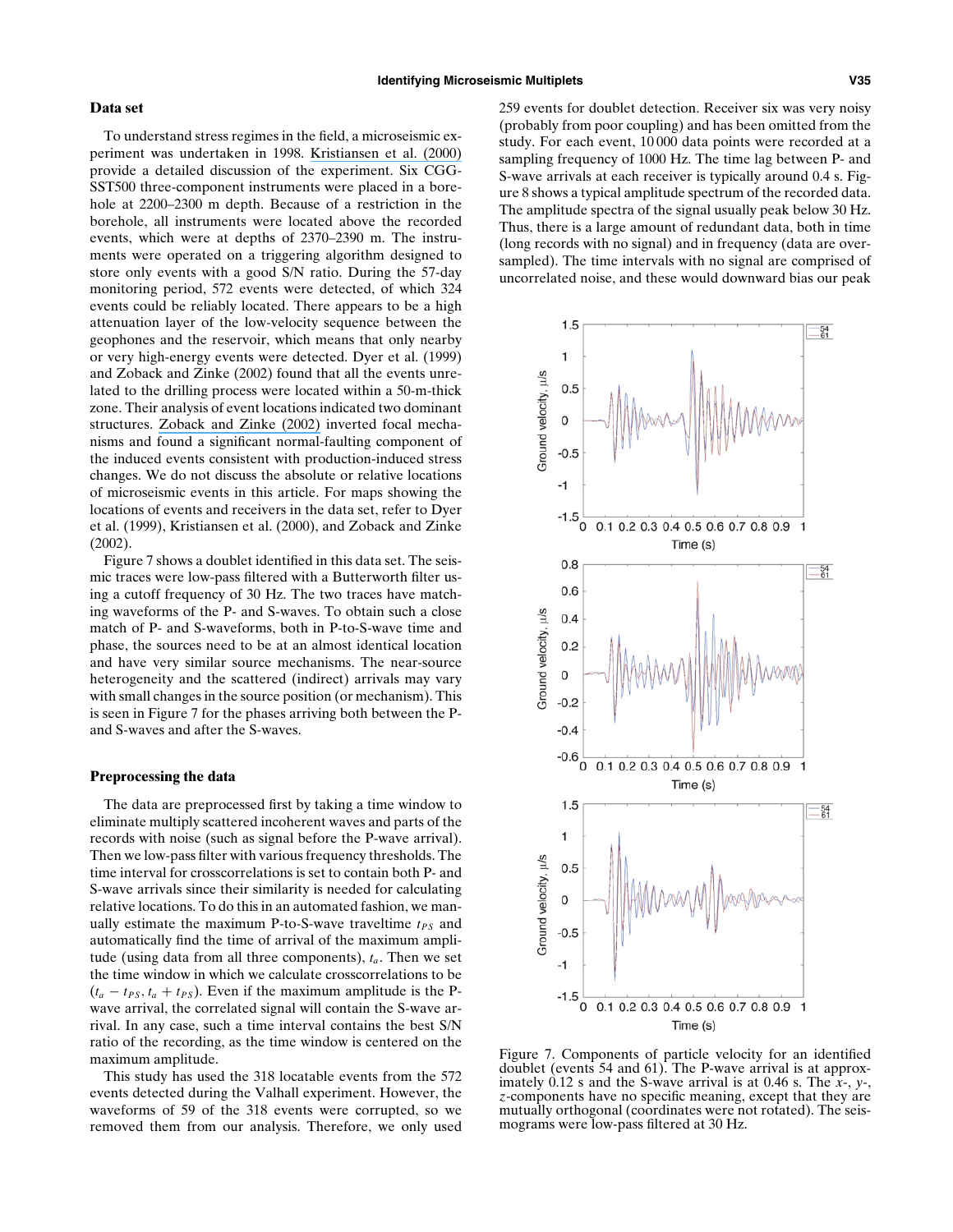crosscorrelation coefficients. Analogously, the high-frequency noise above 60 Hz would also decrease the crosscorrelation coefficients between doublets.

To speed up the algorithm and avoid correlating noise, we time window, low-pass filter, and resample the data. We



Figure 8. Amplitude spectrum of a typical event recorded at the Valhall data set.



Figure 9. Histograms showing the quantities of traces with different noise levels (measured as a percentage of the maximum amplitudes) for low-pass Butterworth filtering at 30 and 60 Hz.

low-pass filter the data using a Butterworth filter and then search for the maximum waveform amplitude on each receiver. This amplitude is contained typically within the S-wave waveform. The technique then takes a time window of data around the maximum amplitude. A time window of 1 s (0.5 s either side of the maximum) always contains both the P- and S-wave arrivals. Finally, we resample the data to reduce the frequency redundancy after low-pass filtering. The resampling rate is set to have five samples for the shortest period set by the low-pass filter threshold. Preprocessing reduces the number of data points in each trace to 334 when low-pass filtering at 60 Hz and to 167 when low-pass filtering is at 30 Hz.

# **Results**

The synthetic test shows that the doublet detection threshold is dependent upon the level of noise in the data. To evaluate the noise level in the Valhall data set, we filter the traces and compute the ratio of the standard deviation of the noise to the maximum amplitude of each trace to mimic the noise definition of the synthetic data set. The standard deviation of the noise is computed in a time interval before the onset of the P-wave. The noise level depends on the frequency band contained in the data. In general, the narrower the frequency band, the more similar the waveforms and the lower the S/N ratio. To compensate for this when using a lower maximum frequency in the data, we need to increase the detection threshold.

However, for a constant S/N level and threshold, the lower the maximum frequency contained in the data, the larger the number of sources classified as doublets (because we effectively increase the one-fourth wavelength criterion for the distance between two events within a doublet). Therefore, we seek the lowest limit of low-pass filtering that gives us a good S/N ratio in the recorded data. Figure 8 illustrates that the S/N ratio is constant for low-pass filtering above 60 Hz. Furthermore, Figure 9 shows that low-pass filtering at 60 and 30 Hz has a similar effect on the S/N ratios (because most of the signal is below 30 Hz). To show the effect of the low-pass filtering, we identifiy doublets using low-pass filter limits at 60 and 30 Hz. Therefore, for the same threshold of similarity, the algorithm would identify more doublets for data filtered to a maximum frequency of 30 Hz. In this study the analysis of doublets is focused on data that have been low-pass filtered at 30 Hz. Figure 9 shows that there is variable noise, with most traces containing less than 5% noise but some traces as much as 32%. The average noise level is 4%. However, the peak crosscorrelation coefficient between two traces containing different noise levels is dominated by the trace with higher noise level. The choice of 0.8 gives good identification of multiplets in this study based on similarity of the P- and S-waves in identified doublets.

The algorithm, run on the full data set (for 777 traces of the 259 events), took 2–3 hours to run on a single Solaris 8 processor (clock speed of 300 MHz). The number of earthquake doublets identified using low-pass filtering at 60 Hz was 170 with a threshold of 0.8. A threshold of 0.9 would have found 61 earthquake doublets, and a threshold of 0.7 would have identified 439 doublets. Using low-pass filtering at 30 Hz, the algorithm identified 271 doublets with a threshold of 0.8, 75 with a threshold of 0.9, and 842 with a threshold of 0.7. As discussed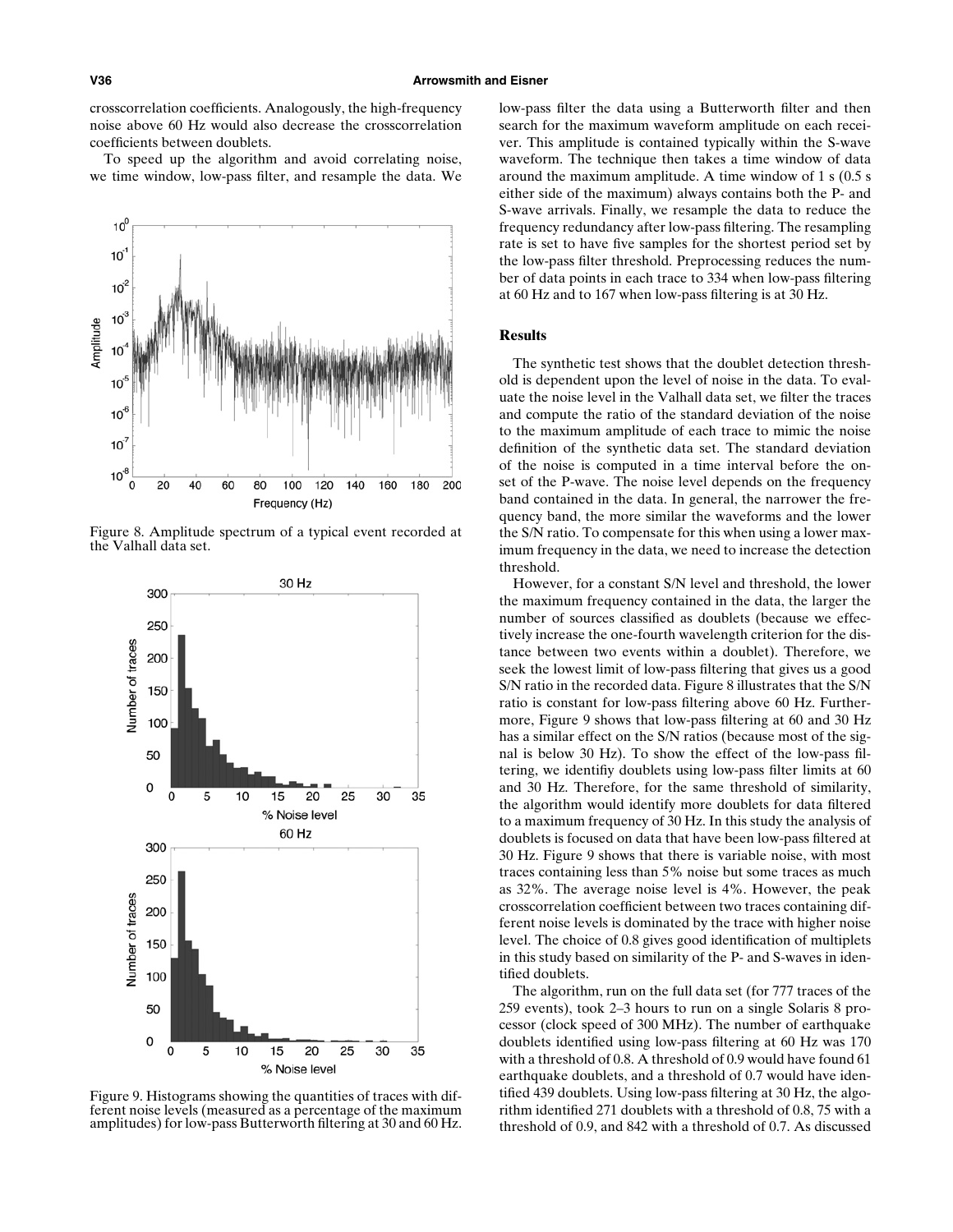earlier, the thresholds of 0.9, and 0.8 consistently identify doublets with similar waveforms of P- and S-waves as needed for relative location. For the rest of this study, we use a threshold of 0.8 to identify the doublets.

Using this threshold, the algorithm identifies 115 out of the 259 events as members of multiplets or doublets when lowpass filtered at 60 Hz, and 130 events when low-pass filtered at 30 Hz. The largest multiplet identified with low-pass filtering at 60 Hz contained 22 events, and with low-pass filtering at 30 Hz, the largest multiplet contained 31 events. The number of absolute locations it is necessary to compute is equals the number of events that are not members of multiplets or doublets plus the total number of multiplets and doublets. The remaining locations can be computed relative to those absolute locations. With low-pass filtering at 60 Hz, there are 28 multiplets and 144 single events  $(259 - 115)$ . Therefore, 172 absolute locations (144 + 28) and 87 relative locations (115  $-$ 28) would be required. About 33% of the locations could be calculated using a relative location technique. With low-pass filtering at 30 Hz, there are 129 single events and 22 multiplets. Thus, we need 151 absolute locations, i.e., about 60% of the 259 absolute locations that would be required without identification of multiplets.

Figure 10 shows the distribution of the number of multiplets with respect to the number of events in each multiplet with low-pass filtering at 30 Hz. There is a large number of individual doublets (14), and there are five multiplets with 6 to 8 events and two large multiplets with 30 and 31 events each. Low-pass filtered seismograms of one of the mediumsized (seven events) multiplets are shown in Figure 11. The waveforms show a high degree of similarity from trace to trace on all components. The seismograms were aligned on the maximum crosscorrelation of the *x*-component, but all of the components show excellent alignment. The S- wave has the largest amplitude and dominates the crosscorrelation. The weaker P-wave signals are also similar and show the same polarity for all events of this multiplet. The variation in the P- to S-wave traveltime among the events within this multi-



Figure 10. Histograms showing the number of multiplets as a function of the number of events in each multiplet. Low-pass filtering at 30 Hz and a threshold of 0.8 were used for doublet detection.

plet determines the relative distance between events. For this multiplet, we see no variation in the relative arrivals of Pwaves within 0.01 s. With this upper limit we can estimate the relative distance of events within the multiplet. In a homogeneous isotropic medium the absolute distance of two events from a receiver is

$$
x_a = \frac{(t_s^a - t_p^a)}{\frac{1}{\beta} - \frac{1}{\alpha}} \text{ and } x_b = \frac{t_s^b - t_p^b}{\frac{1}{\beta} - \frac{1}{\alpha}}.
$$
 (4)

Here,  $x_a$  is the distance to the first event (*a*), and  $t_p^a$  and  $t_s^a$  are the arrival times of the P- and S-waves, respectively, for the first event. Analogous notation is used for the second event (*b*);  $\alpha$  and  $\beta$  are the P- and S-wave velocities, respectively. For two events in a multiplet, we assume the variation in the P- to S-wave time is from the relative distance in a homogeneous source region with velocities *α* and *β*. Thus, the relative



Figure 11. Three components of the particle velocity for the medium-sized multiplet four recorded on the second receiver (seven events). The numbers on the right side of each trace correspond to the size of the true maximum amplitude (in microns/second) before rescaling to unit size for plotting. The black vertical lines with letters P and S represent approximate P- and S-wave arrival. Seismograms were low-pass filtered at 30 Hz. (a) *x*-component, (b) *y*-component, (c) *z*-component.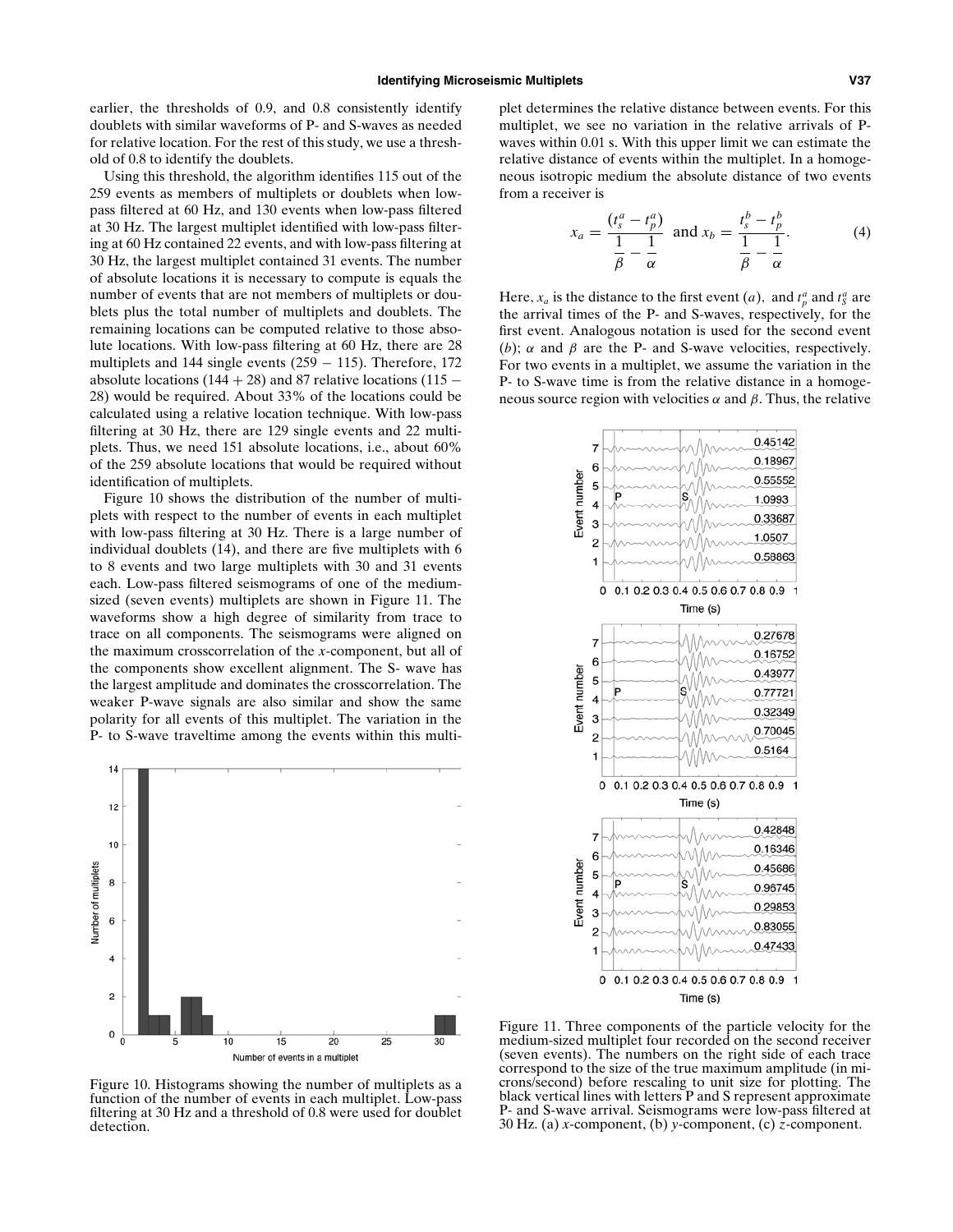distance between events *a* and *b* is

$$
dx = \frac{\left(t_S^b - t_P^b\right) - \left(t_S^a - t_P^a\right)}{\frac{1}{\beta} - \frac{1}{\alpha}}.\tag{5}
$$

This is a minimum distance. If the sources are perpendicular to raypaths from the receiver array (typical borehole acquisition), the relative distance can be larger because it does not project to the relative P-to-S-wave times but to polarization of the arriving waves. The velocities in the source region of the Valhall data set can be estimated as the velocities of the Balder geologic interval (Dyer et al., 1999):  $\alpha = 2100$  m/s and  $\beta$  = 750 m/s. Therefore, the distances between events within this multiplet (four) are less than 12 m.

If two events are perfect doublets, then their particle motions will be scaled relative to each other; i.e., if the maximum amplitude of the *x*-component of event *a* is twice as big as the maximum amplitude of the *x*-component of event *b*, then the same should be valid for the *y*- and *z*-components. This is approximately true for the multiplet shown in Figure 11 (refer to the numbers on the right of the traces). We can also compare the relative sizes of ruptured areas within the cluster by taking the ratios of observed seismograms. The scaling of seismograms varies up to a factor of five between events four and six. The seismic moment is linearly proportional to recorded amplitudes. Therefore, the seismic moment varies by a factor of five between events four and six. For a constant-stress drop, the source radius is proportional to the third root of the moment (assuming a circular source). Therefore, the source radius varies by a factor of 1.7, and the source area varies by a factor of three.

Figure 12 illustrates the connectivity of the multiplet of Figure 11. Events in this multiplet are mutually similar. The least connected event is event seven, which does not show the same scattering after the S-wave arrival as the other events (see *y*and *z*-components of Figure 11). This event is also the least correlated on several other receivers (Figure 11 represents only the second receiver). For example, for receiver one, the P-to-S traveltime is slightly different from the rest of the multiplet, indicating the event has a greater relative distance from



Figure 12. Connectivity of the multiplet shown in Figure 5. Each event is represented by a numbered square, solid lines represent identified doublets.

events one through six. However, the P- and S-waveforms are similar, suggesting it has a source mechanism similar to the other events in the multiplet.

The medium-sized multiplets (three to seven events per multiplet) have similar traces and comply with tests shown for the multiplet of Figure 11. The amplitude variation of events in the multiplets varies from a factor of three to 50. To the best of our knowledge, this is a new observation, as previously published observations in hydrocarbon reservoirs observed multiplets with events of similar size (e.g., Rutledge et al.,



Figure 13. Three-component particle velocity seismograms for the medium-sized multiplet 10 recorded on the first receiver (four events). The numbers on the right side of each trace correspond to the size of the true maximum amtitude (in microns/second) before rescalling to unit size for plotting. Seismograms were low-pass filtered at 30 Hz. (a) *x*-component, (b) *y*-component, (c) *z*-component.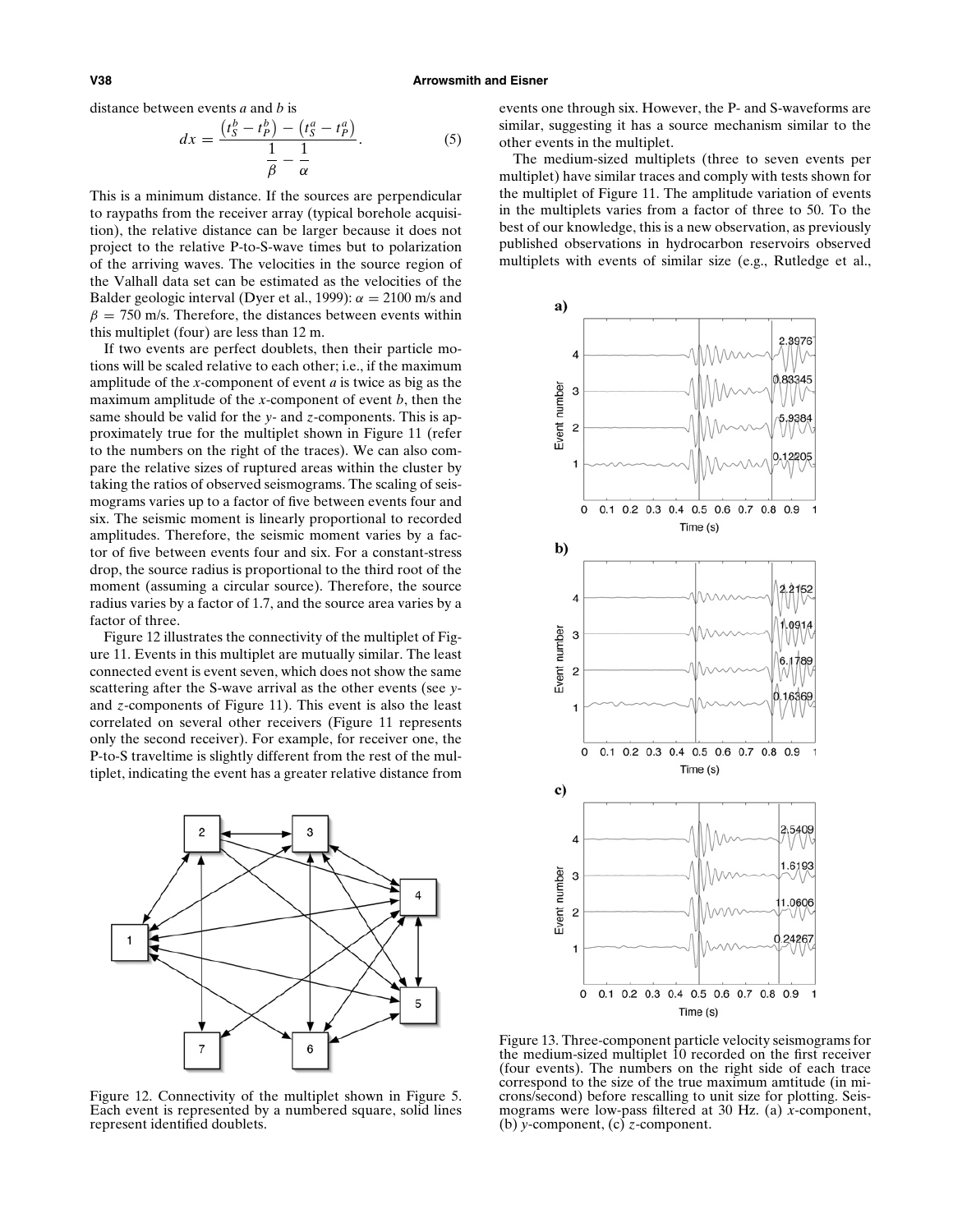2004). Figure 13 shows the events of a multiplet where the ratio of the maximum amplitude of event 2 to event 1 is 56, 30, and 43 on the *x*-*, y*-, and *z*-components, respectively. The time window for this multiplet is centered on the P-wave arrival because it has the largest amplitude for this receiver geometry and source mechanism.

Figure 14 shows the *y*-component recordings of a mediumsized multiplet (six events). The enlarged P-wave arrivals in Figure 14b show the variation in P-wave arrival times (e.g., events 4 and 6). The inconsistent P-waveforms for events 1, 2, and 3 are caused by noise (compare the maximum amplitudes of events 1, 2, and 3 with events 4, 5, and 6). The plots on Figure 14a show all events aligned on the S-wave arrival; therefore, the variation in the P-wave arrival leads to the variation in the P-to-S-wave traveltime. The time delay is 0.05 s shorter for events 3 and 4 than for event 6. This variation implies that event 6 is about 100 m away from events 3 and 4, yet they still can be located relative to each other because of the similarity of the P- and S-waveforms. This distance is an order of magnitude larger distance than one-fourth of a wavelength separation at the source region (estimated by Geller and Mueller, 1980), indicating this criterion is rather conservative.

The two largest multiplets, containing 31 and 30 events, respectively, were the most complicated multiplets among



Figure 14. The component recordings of the particle velocity for the medium-sized multiplet 9 recorded at the third receiver. The numbers on the right side of each trace (a) correspond to the size of the true maximum ampitude (in microns/second) before rescaling to unit size for plotting. Seismograms were low-pass filtered at 30 Hz. (b) Enlarged view, showing the arrival of the P-waves.

those identified. The structure of the 30-event multiplet is illustrated in Figure 15. Twenty-one highly similar events are within 20 m of each other (their P- and S-waves are aligned within 0.01 s). The remaining nine events are similar to only some of the events in this cluster. The variation of maximum amplitude ratios within this multiplet is up to a factor of 40. A possible interpretation of this multiplet is a repeated (21 times) rupture of a main fault with nine ruptures branching off this main fault (but still along the same fault plane, as the source mechanisms are similar). The P-to-S traveltime varies for events 22–30 up to 0.07 s with respect to events one through 21, indicating that the branching ruptures reached up to 140 m away from the main fault. The 31-event multiplet is more complex and consists of two large similar groups containing 10 and 11 events each; these two submultiplets are connected by only one event. There are also side branches of the two main groups, similar to the branches in the 30-event multiplet. The two main groups in the 31-event multiplet can be interpreted as two nearby, parallel, active faults.

#### **DISCUSSION**

Why do we observe such a large number of multiplets in the microseismic events recorded during a passive seismic experiment? According to Dyer et al. (1999), these events reflect subsidence of the overburden as a result of oil extraction (and decreased reservoir pressure). We can expect a large number of events to be located on a few faults because the induced events reflect quasi-static changes in the reservoir pressure, not fluid or stress migration. Thus, our observation of a large number of multiplets is consistent with blocks subsiding



Figure 15. Illustration of the connectivity of multiplet 6. Events 1–21 are very well connected; each event has a minimum of three connections. Events 22–30 are doublets with only 1 or 2 events from the cluster of events 1–21.